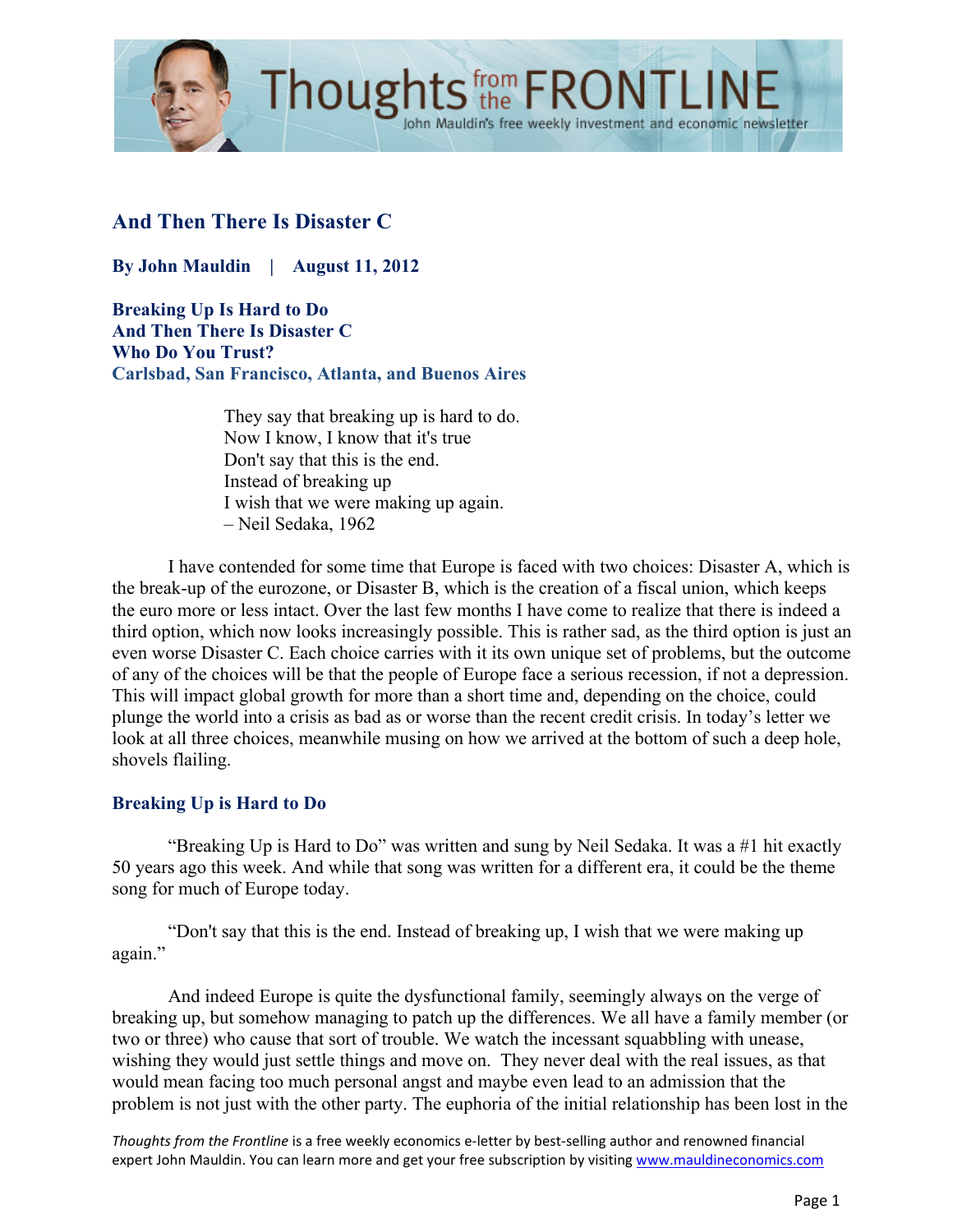reality of day-to-day existence. Now, they either sort it out or break up.

These sorts of relationships devolve into co-dependency, where no one is happy. And the rest of us are liable to get sucked in. Even though it's uncomfortable to be around these people, we still have to interact. But don't you wish they would get some serious therapy?

And Europe was again acting out this week. First, Italian Prime Minister Mario Monti gave an interview to *Der Spiegel,* in which he warned of the disintegration of Europe if the European Union allows the euro to fail: "The tension which sprang up in the eurozone in recent years is beginning to look like Europe's psychological disintegration."

Remember, Monti was a compromise prime minister, brought in by a parliament wracked by chaos, in the wake of Berlusconi's withdrawal. But alas, the latter party refuses to slink off quietly into the night with his billions and personal peccadilloes. Monti was appointed rather than elected and is a "technocrat" prime minister. Given the nature of Italian politics, he has done about as well as could be expected. He has an outstanding resumé and is part of the Europhile elite that defends the vision of a united Europe.

The interview itself was mostly the standard-issue political noise emitted from European centers of power. It would have gone unnoticed except for one little item. The Italian prime minister suggested that the heads of the EU national governments make decisions *independently* from their countries' parliaments.

"If the governments are tied by their parliaments' decisions, the lack of freedom of action will result in Europe's breakdown, rather than deeper integration ..."

Was the prime minister not listening to what he was saying? Let me paraphrase for him: "How can we keep the euro together if we have to listen to those pesky parliaments, elected by actual voters?" And he says this prior to the German Constitutional Court ruling on September 12, when most of the German leadership is treading lightly, assuming a "positive" outcome but knowing that nothing is certain? And he does this in one of Germany's leading publications? Maybe there's a reason he has never actually run for office. This bonehead statement must have chagrined even his most ardent supporters.

It certainly brought quick responses all over Europe, and especially in Germany.

"German politicians from across the spectrum have reacted furiously to warnings by Italy's Mario Monti that Bundestag control over EU debt policies threatens to bring about the 'disintegration' of the European project. 'We must make it clear to Mr. Monti that we Germans will not shut down our democracy to pay Italian debts,' said Alexander Dobrindt, secretarygeneral of Bavaria's Social Christians (CSU)." (Ambrose Evans-Pritchard, the *Telegraph)*

In the time-honored tradition of political spin and "clarification," Mario Monti almost immediately went back before the press to insist that the words he spoke were not the ones he meant.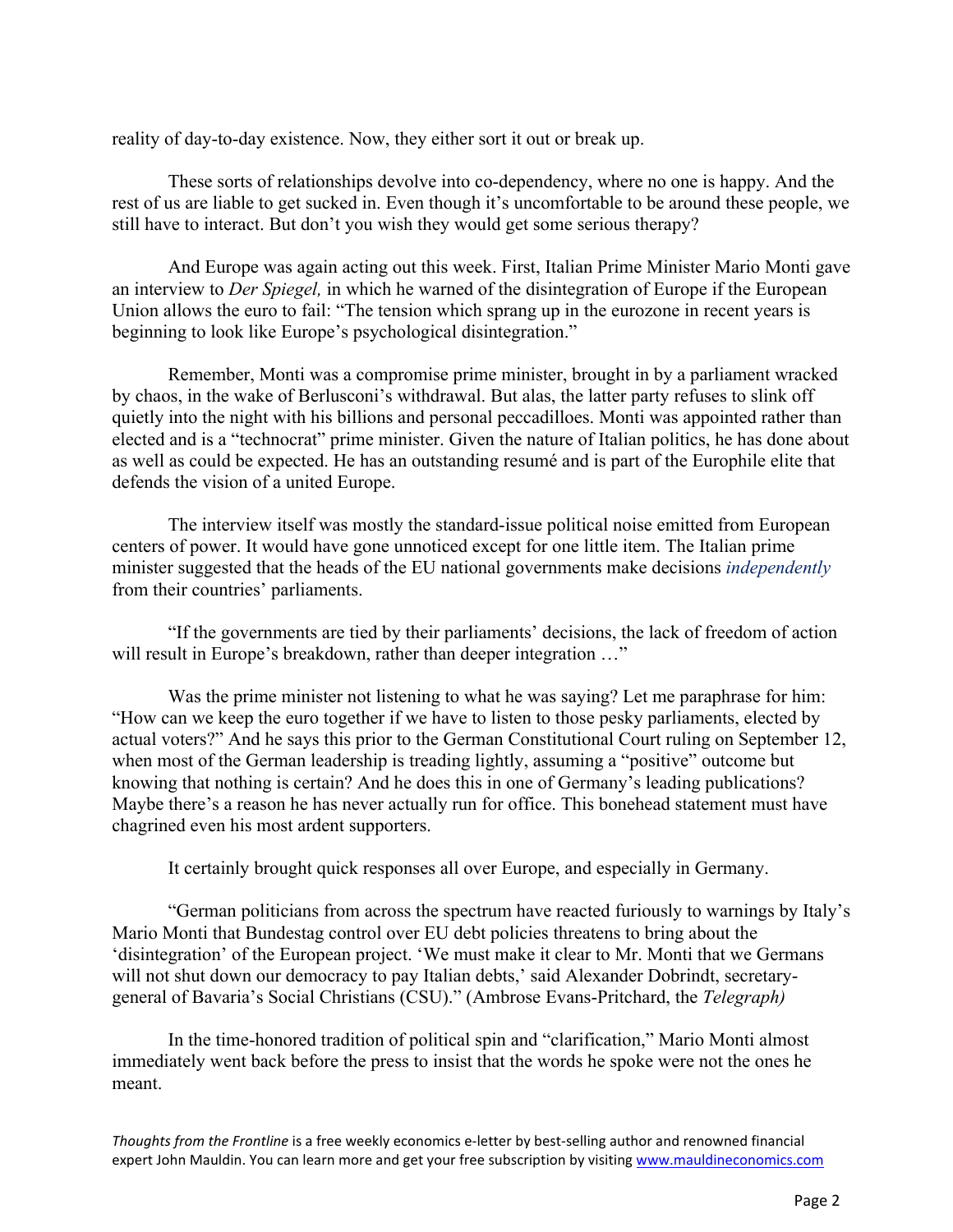The Italian paper *Il Libero* ran a front-page photo of Angela Merkel, under the headline "The Fourth Reich." And it gets a lot worse if you start looking.

But just to show off my own ecumenical nature, let me point out that German leaders have their own set of issues. Mainly, they simply have not told the German people what the costs of staying in the eurozone or leaving it are.

In past weeks we have looked at the two major options Europe faces. Let's call them Disaster A and Disaster B. Disaster A ensues if they decide on a close fiscal union, which will entail giving up substantial national sovereignty (although it will not be sold that way to the voters). It would also mean that the northern states (Germany, the Netherlands, et al.) would have to shoulder large tax burdens in order to share with their southern neighbors and pay for the massive debts they have run up.

Of course, Germany helped create the problem, with its *Landesbanks* enthusiastically financing the various and sundry debt issues of the peripheral governments and their citizens. Note that when the German government revoked its guarantee of the *Landesbanks* (regional banks), their cost of borrowing rose significantly. The banks began to "reach for yield," buying not only US subprime debt (which bankrupted a few of them) but also huge amounts of peripheral European sovereign debt.

The entire Greek bailout was really about using "European" taxpayer money to pay off German and French bank debts. Ditto for the other early bailouts. Now we are down to saving the euro (with the Spanish bailouts), which is an even more costly proposition.

Sidebar: ECB President Draghi famously remarked a week ago that he was prepared to do "whatever it takes" to save the euro, a message that was echoed by Merkel, Monti, and Hollande over the next few days. Then we found out, a week later, that "whatever" did not include using EFSF money to buy Spanish bonds (at least for now and until the German Constitutional Court ruling on September 12). Care to place a bet on what happens after that ruling? I bet there will be a compromise of some sort, to allow the EFSF or the ECB to fund. Draghi did say, after all, that he was simply waiting for a formal request before committing funds. And Spanish PM Rajoy is waiting until September 12, as well, perhaps because he wants to find out exactly what he will be agreeing to if he asks for help.

There is an unwritten rule in legal and political proceedings: never ask a question if you don't already know the answer. If Spain asks for a bailout and then, for whatever political reason, cannot actually abide by the austerity rules, then that would be worse than not asking.

But it is not just northern (German) taxpayers who will be hurt. Southern-tier countries will have to endure serious austerity measures in order to get the money, which will mean even higher unemployment and deeper recessions – if not depressions. There is no free lunch.

And then there's Disaster B: the break-up of the eurozone, one way or another. Maine fishing buddy Josh Rosner included this graphic from *Der Spiegel* in a very impressive report he sent me on the cost to Germany of either leaving or staying in the euro (and which I posted here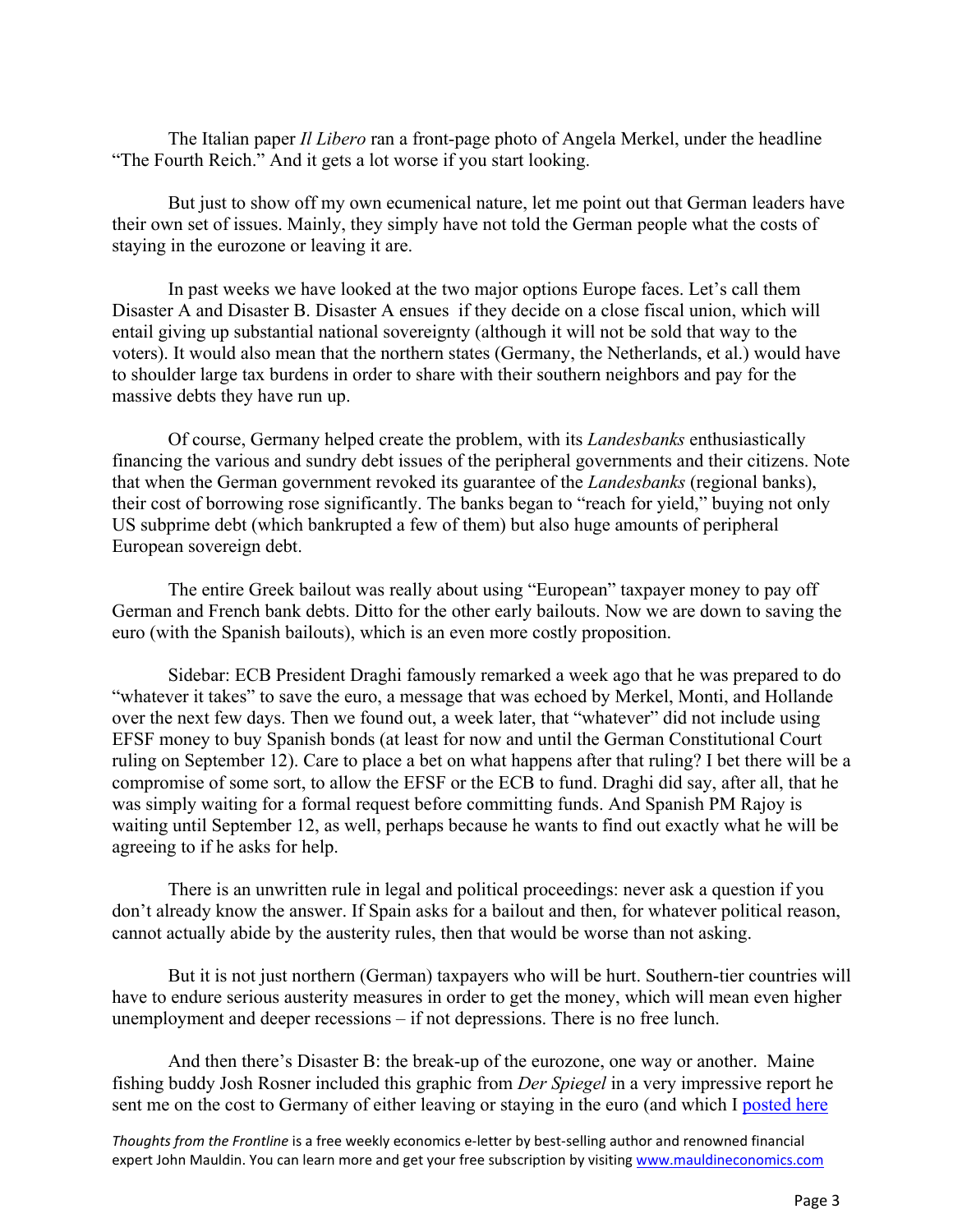for Over My Shoulder subscribers). He demonstrates that it is actually much more costly for Germany to leave the euro. He also agrees with me that German leaders are not telling their people what the costs of either option are.

Note that no country does well in a break-up. But the outcomes vary, as some see serious inflation and others see deflation, while all see unemployment rise significantly.



I also note that **56% of Germans want their government to "do everything" to save the euro, with 76% saying a euro breakup** would be **bad for Germany.** In addition, 64% of Germans believe the euro will survive, though 84% think the crisis will worsen, and 56% worry that the economy will deteriorate next year. Finally, 70% believe Merkel is doing a good job. (Source: Bloomberg, reporting on an ARD TV poll)

## **And Then There Is Disaster C**

There is yet a third option that may be turning into the choice du jour. And that is, rather than opting in a straightforward manner for either fiscal union and a eurozone-wide backing of banks, etc., *or* a break-up of some sort, European leaders might do nothing more than deal with the problem immediately in front of them, moving from crisis to crisis in a slow-motion drift toward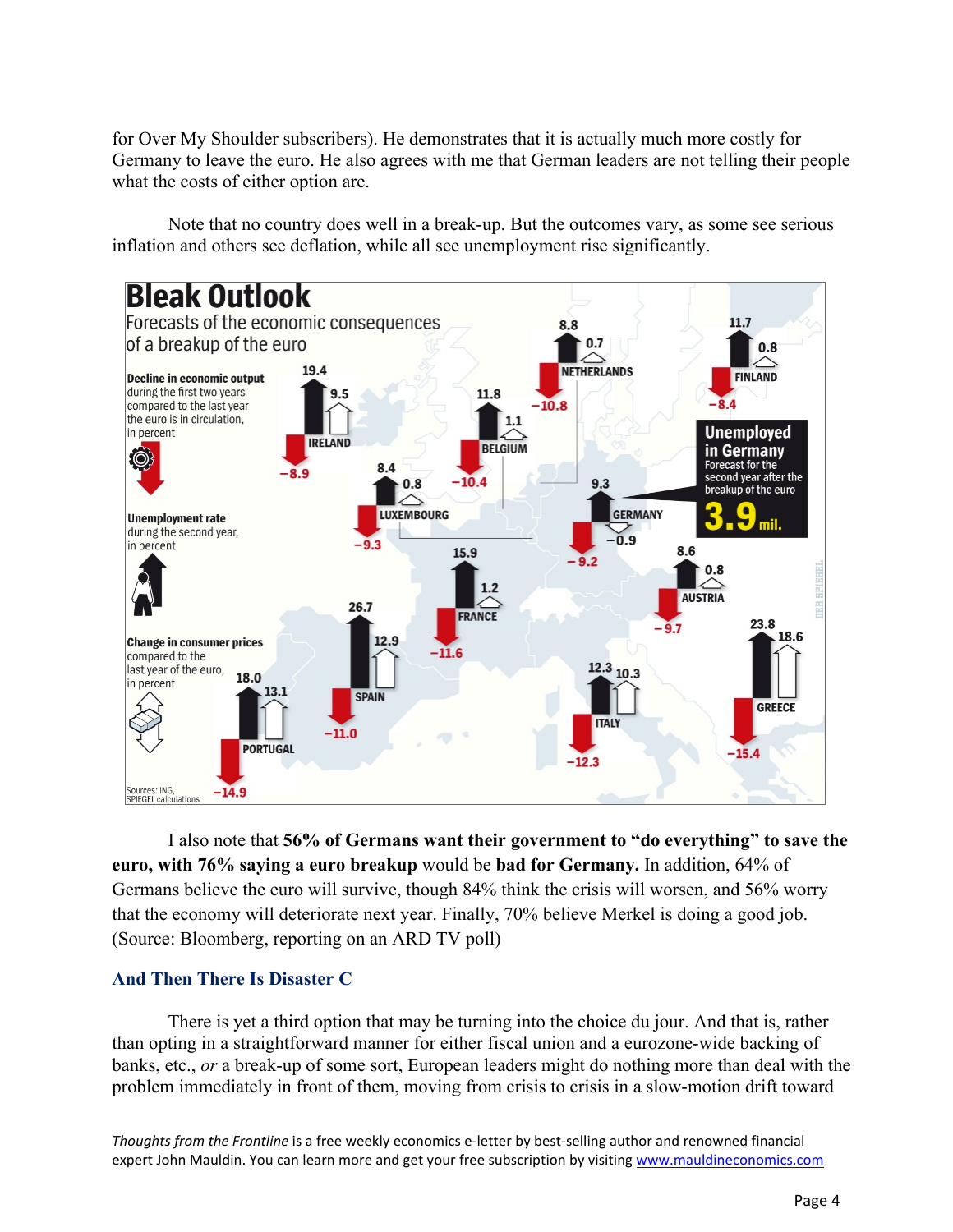fiscal union.

To detail what a real fiscal union would mean and cost, you end up having to ask voters to approve something, and European leaders just don't know what they will say. What if they say no, nein, non, não, ochi, nee, neen, **cha toigh leam, or ei? There are so many ways to say "no" in Europe.**

**Which is why Mr. Monti is frustrated with the whole parliamentary process of dealing with the euro crisis. It all gets so very messy when you have to explain to voters exactly why and how much they should pay for your personal vision of their future.** "If the governments are tied by their parliaments' decisions, the lack of freedom of action will result in Europe's breakdown, rather than deeper integration." This is not unlike someone telling a Russian president to be patient because he will have more flexibility after the election. Just saying.

### **Who Do You Trust?**

The European Union is a rather odd creature. It has a parliament that is widely seen as a joke, with the real work being done by various commissions appointed by national leaders and perhaps ratified by the EU parliament. From my reading, most Europeans are anti-Brussels as opposed to anti-euro. They see Brussels as a creation of bureaucracy.

They expect their own national governments to do the hard work of governing and to protect them from the worst of the European issues. They would be reluctant to give up their national sovereignty in the same manner as the states have in the US.

And if you go back to the founding of the US, you see that modern European attitudes are not at all different from what 18th-century Americans felt about Washington DC. Washington the man was more important than most now realize, as he gave the early government much of its legitimacy. The competing visions of Jefferson and Hamilton and the rest of the founding fathers led to some serious disagreements and public dissension. The election of 1800 was perhaps the most bitter and contentious one in US history, far nastier than today's ("If Jefferson is elected all the churches will be shut down," etc). And then there was that little dispute over states' rights that came to a boil in 1860.

If politicians in 1792 had tried to sell voters on a full fiscal union as a reason to vote for the Constitution, we might still be debating the Articles of Confederation today.

And that is the crux of the problem that Europe. The costs of choosing *either* break-up or a fiscal union are so high and fraught with contention that to ask voters to choose with full knowledge of the costs would be to ask the question and not know the answer.

So why not choose fiscal union light? Rather than trying to reach the finish line in one huge leap, why not take a series of smaller steps? Let the pot heat slowly, rather than bringing it to a boil quickly. Like the proverbial frog, by the time European voters notice how hot it is, it will be too late to jump out.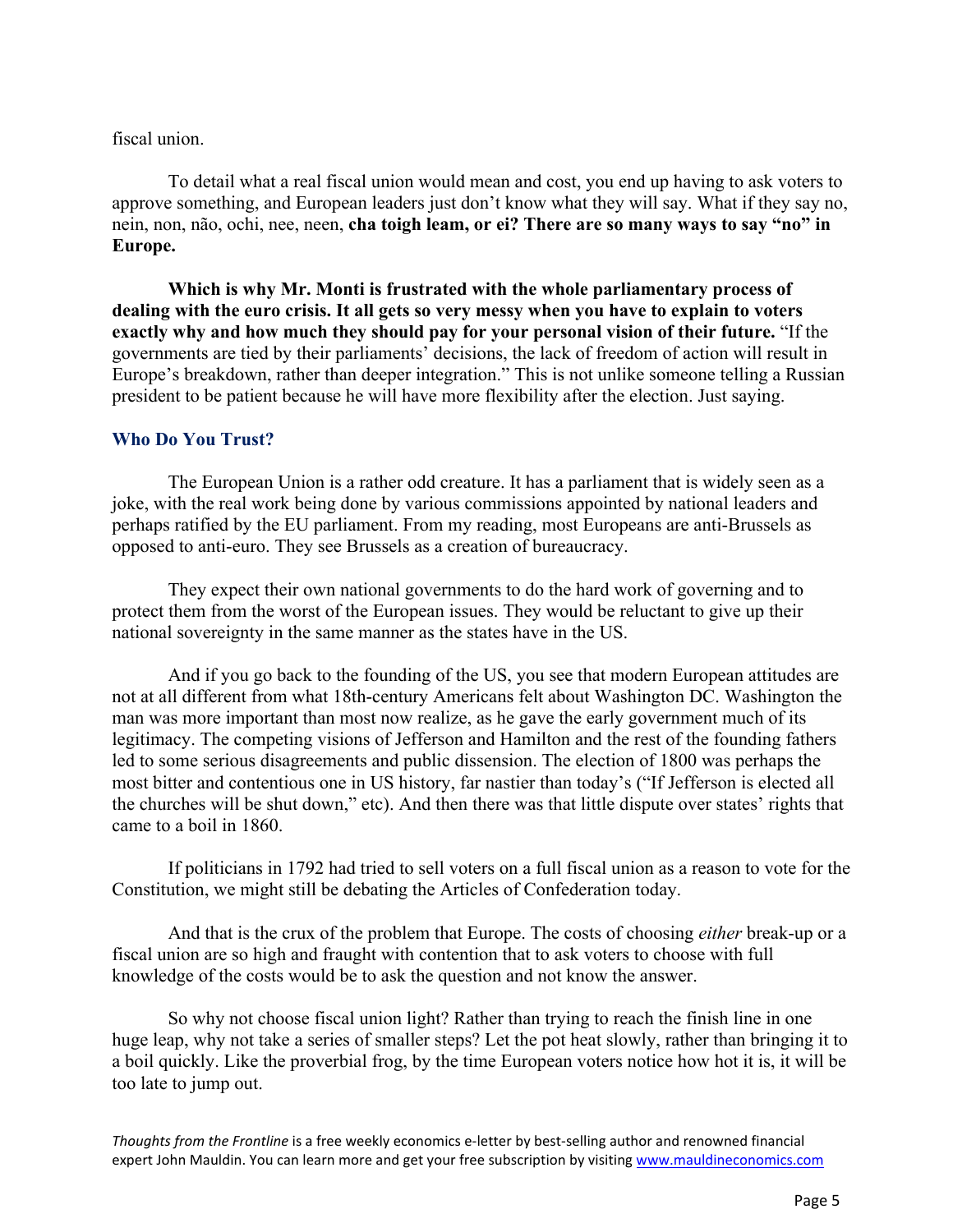But the hitch is, that might be the most costly route in the long run. It would mean bouncing from crisis to crisis, with each crisis costing more to resolve – but just not enough to make everyoone walk away. The longer the process is drawn out, the more expensive it will be.

We know about Spanish and Italian problems. What European leaders have not recognized (and indeed most of the world hasn't, from what I see) is that France is the real problem. France is careening toward a dénouement of biblical proportions. Within a few years it will be just as problematic as Spain is today. France is in deep, deep foie gras.

Germany thinks it has an AAA debt partner for its guarantees of European debt in the EFSF, ESM, etc. It does today, but France will soon lose that AAA rating, absent significant changes that are not going to be forthcoming under Hollande and the Socialists. It could happen as early as September, although I doubt Moody's or S&P will move before the German Constitutional Court ruling on the  $12<sup>th</sup>$  – unless of course they really want to demonstrate their independence of thought from the political considerations of the moment!

And that ratings cut will just be the first of many. France is in the process of raising taxes on "les riches," or those making over  $\epsilon$ 1 million, to a nose-bleed 75%. Why stay in France when you can move, pay lower taxes, and visit when you want to? The new law will end up lowering, not raising tax collections, as has been shown by recent state tax hikes on the rich in the US. People vote with their feet.

In France it is not just the tax on the rich that is leading to trouble but so many other actions, like lowering the retirement age to 60, even though people are living longer and there are fewer people paying into the system as the nation ages. France has a near-term entitlements problem at least as severe as the US's, but government spending is already at 55% of GDP.

By the time France becomes the clear problem, European voters will have committed so much to the process that to walk away will be far more costly than it would be today. Unless Merkel can somehow convince Hollande to really cut social spending dramatically in the coming years, the day of reckoning will arrive. And how has the deficit-cutting approach worked out for Spain, Greece, et al.? For that matter, Germany is in violation of the treaty deficit rules.

My guess: it will be Disaster C, which will mean a longer and more pronounced recession cum depression for much of Europe. And there could be mass public movements to leave the euro in any number of nations. While there is nowhere near a majority for that move in any country in any poll I have seen, it is a growing minority.

As part of this save-the-euro process, I fully expect that at some point there will be a mechanism that allows the ECB to monetize debt and buy peripheral bonds on a very large scale. We are talking multiple trillions of euros, as once you start that process you must continue it until the target country has gotten its deficit under control and is growing again. Whether it is the ESM becoming a bank or being allowed to issue bonds that the ECB can then use as collateral, or any of several schemes being proposed, the only real source of adequate firepower is the ECB. Sooner or later, the Germans will have to let the ECB off its leash, and that will not be good for the euro. And most definitely not when it is France with the problem.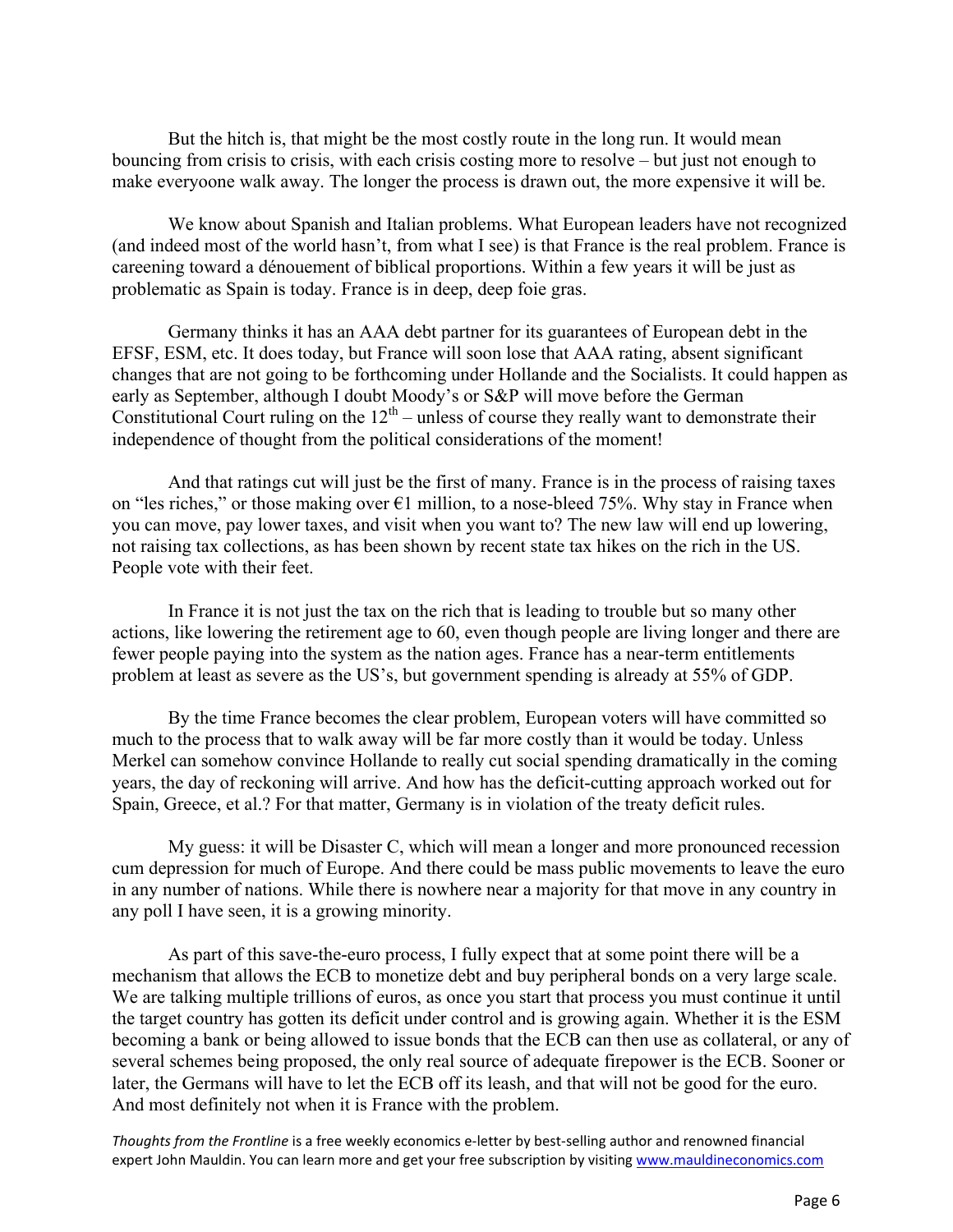The corollary to this view is that the euro problem will not go away for years. We will get euro fatigue, like Greek fatigue but writ larger. As in the days of my youth, this is going to be like a very long road trip across the country in a car with no air conditioning in the middle of summer, with three young kids and a cranky mother-in-law. Stay tuned.

#### **Carlsbad, San Francisco, Atlanta, and Buenos Aires**

I am home for a few weeks, until early September, although I might take a few days off for an *actual vacation* – I have some very tempting offers. I will be at the Casey Research Conference on "Navigating the Politicized Economy," September 7-9 in Carlsbad. You can sign up at http://www.caseyresearch.com/2012-fall-summit?ppref=JMD459EM0812A. Then I will be in San Francisco, Chicago, and Atlanta during the next two months for brief engagements with my partners at Altegris Investments, as well as a few speaking gigs here and there. Thankfully, this will be nothing like the schedule I have had the last four months. Details will follow on the various times and places. We are also working on a trip to Buenos Aires and Montevideo in late October, in conjunction with their local CFA groups.

Night has turned into morning, so it really is time to hit the send button. Have a great week and enjoy your summer.

Your wondering when we get there analyst,

John Mauldin

## **Share Your Thoughts on This Article**

**Post a Comment** 

Send to a Friend | Print Article | View as PDF | Permissions/Reprints | Previous Article

*Thoughts From the Frontline* is a free weekly economic e-letter by best-selling author and renowned financial expert, John Mauldin. You can learn more and get your free subscription by visiting http://www.mauldineconomics.com.

Please write to subscribers@mauldineconomics.com to inform us of any reproductions, including when and where copy will be reproduced. You must keep the letter intact, from introduction to disclaimers. If you would like to quote brief portions only, please reference http://www.mauldineconomics.com.

To subscribe to John Mauldin's e-letter, please click here: http://www.mauldineconomics.com/subscribe/

To change your email address, please click here: http://www.mauldineconomics.com/change-address

If you would ALSO like changes applied to the Mauldin Circle e-letter, please include your old and new email address along with a note requesting the change for both e-letters and send your request to compliance@2000wave.com.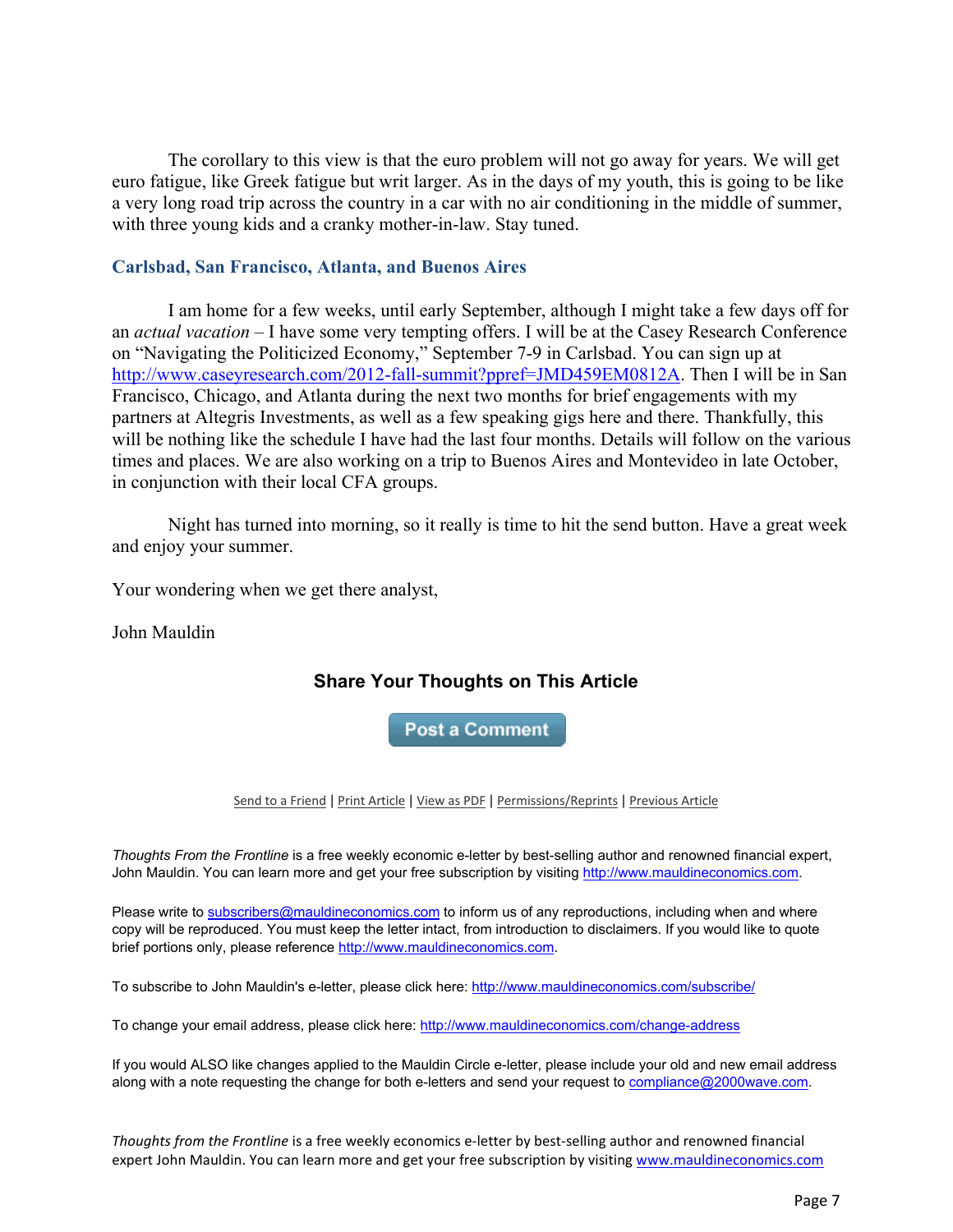To unsubscribe, please refer to the bottom of the email.

*Thoughts From the Frontline* and JohnMauldin.com is not an offering for any investment. It represents only the opinions of John Mauldin and those that he interviews. Any views expressed are provided for information purposes only and should not be construed in any way as an offer, an endorsement, or inducement to invest and is not in any way a testimony of, or associated with, Mauldin's other firms. John Mauldin is the Chairman of Mauldin Economics, LLC. He also is the President of Millennium Wave Advisors, LLC (MWA) which is an investment advisory firm registered with multiple states, President and registered representative of Millennium Wave Securities, LLC, (MWS) member FINRA, SIPC. MWS is also a Commodity Pool Operator (CPO) and a Commodity Trading Advisor (CTA) registered with the CFTC, as well as an Introducing Broker (IB) and NFA Member. Millennium Wave Investments is a dba of MWA LLC and MWS LLC. This message may contain information that is confidential or privileged and is intended only for the individual or entity named above and does not constitute an offer for or advice about any alternative investment product. Such advice can only be made when accompanied by a prospectus or similar offering document. Past performance is not indicative of future performance. Please make sure to review important disclosures at the end of each article. Mauldin companies may have a marketing relationship with products and services mentioned in this letter for a fee.

Note: Joining the Mauldin Circle is not an offering for any investment. It represents only the opinions of John Mauldin and Millennium Wave Investments. It is intended solely for investors who have registered with Millennium Wave Investments and its partners at www.MauldinCircle.com or directly related websites. The Mauldin Circle may send out material that is provided on a confidential basis, and subscribers to the Mauldin Circle are not to send this letter to anyone other than their professional investment counselors. Investors should discuss any investment with their personal investment counsel. John Mauldin is the President of Millennium Wave Advisors, LLC (MWA), which is an investment advisory firm registered with multiple states. John Mauldin is a registered representative of Millennium Wave Securities, LLC, (MWS), an FINRA registered broker-dealer. MWS is also a Commodity Pool Operator (CPO) and a Commodity Trading Advisor (CTA) registered with the CFTC, as well as an Introducing Broker (IB). Millennium Wave Investments is a dba of MWA LLC and MWS LLC. Millennium Wave Investments cooperates in the consulting on and marketing of private and non-private investment offerings with other independent firms such as Altegris Investments; Capital Management Group; Absolute Return Partners, LLP; Fynn Capital; Nicola Wealth Management; and Plexus Asset Management. Investment offerings recommended by Mauldin may pay a portion of their fees to these independent firms, who will share 1/3 of those fees with MWS and thus with Mauldin. Any views expressed herein are provided for information purposes only and should not be construed in any way as an offer, an endorsement, or inducement to invest with any CTA, fund, or program mentioned here or elsewhere. Before seeking any advisor's services or making an investment in a fund, investors must read and examine thoroughly the respective disclosure document or offering memorandum. Since these firms and Mauldin receive fees from the funds they recommend/market, they only recommend/market products with which they have been able to negotiate fee arrangements.

PAST RESULTS ARE NOT INDICATIVE OF FUTURE RESULTS. THERE IS RISK OF LOSS AS WELL AS THE OPPORTUNITY FOR GAIN WHEN INVESTING IN MANAGED FUNDS. WHEN CONSIDERING ALTERNATIVE INVESTMENTS, INCLUDING HEDGE FUNDS, YOU SHOULD CONSIDER VARIOUS RISKS INCLUDING THE FACT THAT SOME PRODUCTS: OFTEN ENGAGE IN LEVERAGING AND OTHER SPECULATIVE INVESTMENT PRACTICES THAT MAY INCREASE THE RISK OF INVESTMENT LOSS, CAN BE ILLIQUID, ARE NOT REQUIRED TO PROVIDE PERIODIC PRICING OR VALUATION INFORMATION TO INVESTORS, MAY INVOLVE COMPLEX TAX STRUCTURES AND DELAYS IN DISTRIBUTING IMPORTANT TAX INFORMATION, ARE NOT SUBJECT TO THE SAME REGULATORY REQUIREMENTS AS MUTUAL FUNDS, OFTEN CHARGE HIGH FEES, AND IN MANY CASES THE UNDERLYING INVESTMENTS ARE NOT TRANSPARENT AND ARE KNOWN ONLY TO THE INVESTMENT MANAGER. Alternative investment performance can be volatile. An investor could lose all or a substantial amount of his or her investment. Often, alternative investment fund and account managers have total trading authority over their funds or accounts; the use of a single advisor applying generally similar trading programs could mean lack of diversification and, consequently, higher risk. There is often no secondary market for an investor's interest in alternative investments, and none is expected to develop.

All material presented herein is believed to be reliable but we cannot attest to its accuracy. Opinions expressed in these reports may change without prior notice. John Mauldin and/or the staffs may or may not have investments in